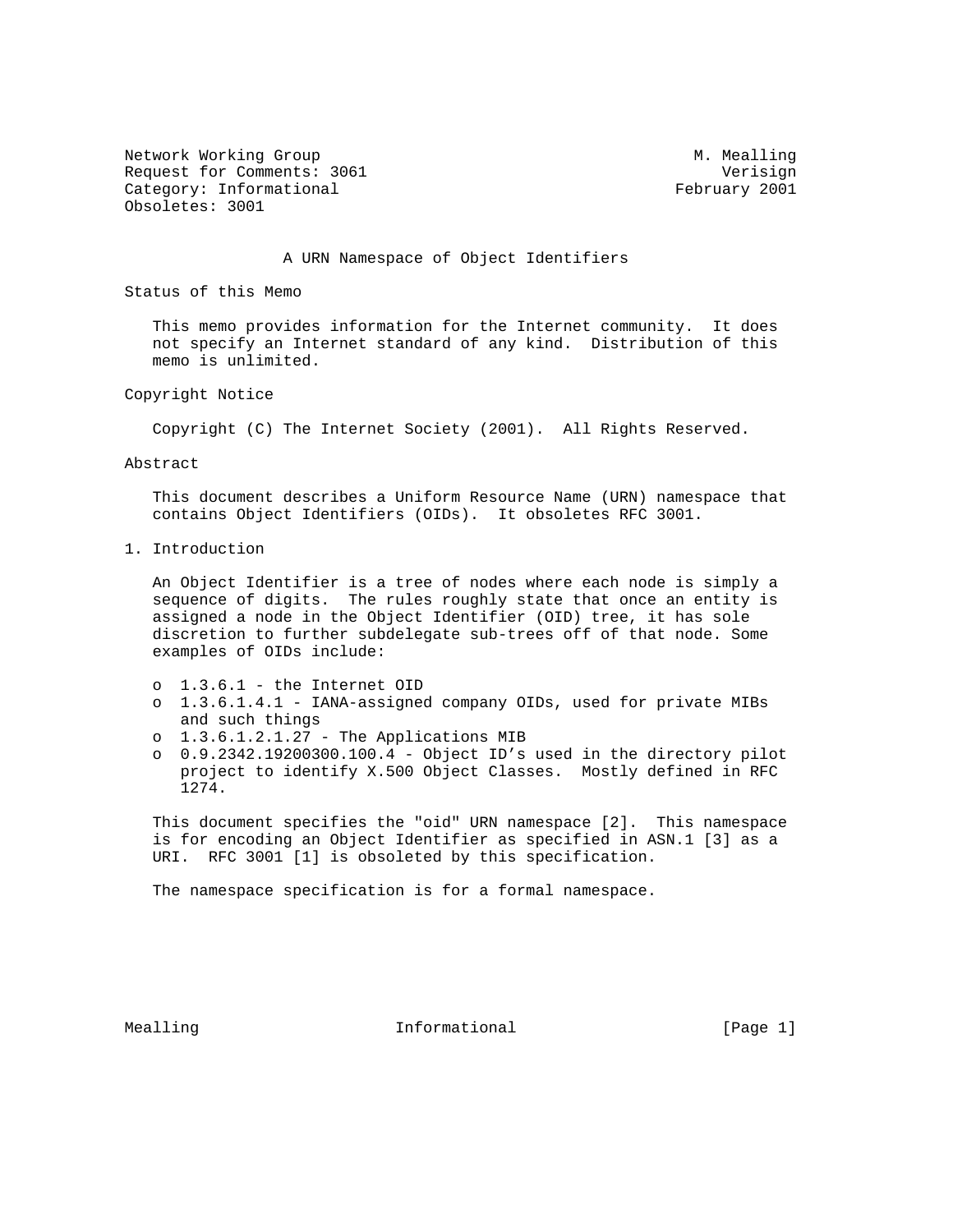2. Specification Template

Namespace ID:

"oid" requested.

Registration Information:

 Registration Version Number: 1 Registration Date: 2000-04-30

Declared registrant of the namespace:

The ISO/IEC Joint Technical Committee 1 - SubCommittee 6

 The real authority is the ASN.1 specification itself but SC6 is the committee that has the authority to interpret what that means, thus that committee is listed as the registrant.

Declaration of structure:

 The NSS portion of the identifier is based on the string encoding rules found in RFC 1778 Section 2.15 [4] which specifies a series of digits separated by a period with the most significant digit being at the left and the least significant being at the right. At no time shall the NSS portion of the URN contain the human readable description of a particular node in the OID tree. The NSS portion of the name is strictly limited to the digits 0-9 and the '.' character with no leading zeros. No other characters are permitted. This is all expressed in the following ABNF:

| oid       | $=$ number $*($ DOT number $)$         |
|-----------|----------------------------------------|
| number    | $=$ DIGIT / ( LEADDIGIT $1*$ DIGIT )   |
| LEADDIGIT | $=$ $\frac{1}{2} \times 31 - 39$ ; 1-9 |
| DIGIT     | $=$ $x30 /$ LEADDIGIT ; 0-9            |
| יחרת      | $=$ $x2E$ ; period                     |

 No changes are anticipated since Object Identifiers are fairly simple and have been standardized with no changes for many years.

Relevant ancillary documentation:

Relevant documentation can be found in X.660/Amd  $2$  | ISO/IEC 9834-1/Amd 2[3].

Mealling 10 and 10 millional 11 million in the UP of the Mean of the Mean of the Mean of the Informational 10 million in the UP of the Mean of the Mean of the Mean of the Mean of the Mean of the Mean of the Mean of the Mea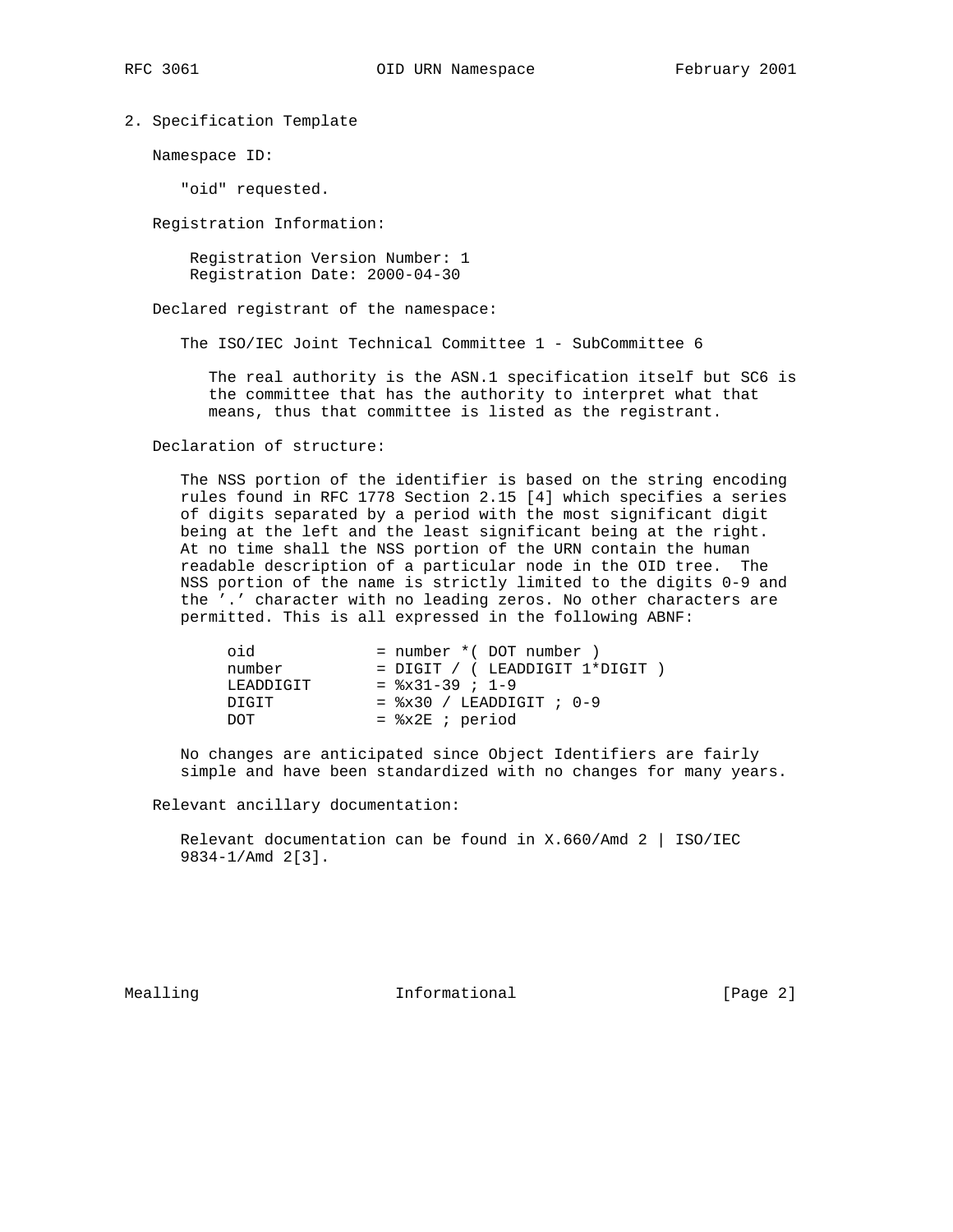Identifier uniqueness considerations:

 The rules for assignment of OIDs requires that each OID be unique to the OID space and that it cannot be reassigned or reused. By reference this URN namespace inherents those rules.

Identifier persistence considerations:

 The rules concerning the use of OIDs requires that they not be reused once assigned. By reference this URN namespace inherents those rules.

Process of identifier assignment:

 Once an OID is assigned to some entity, that entity can then create and assign new OIDs below that particular OID. There are multiple entities that assign new OIDs to the general public. The top three levels are pre-assigned as follows:

 0 - ITU-T assigned 1 - ISO assigned 2 - Joint ISO/ITU-T assignment

several assigned OIDs that are of importance to the Internet are:

 1.3.6.1 - the Internet OID 1.3.6.1.4.1 - IANA-assigned company OIDs, used for private MIBs and such things

Process of identifier resolution:

At this time no resolution mechanism is defined.

Rules for Lexical Equivalence:

 OIDs are composed of multiple occurrences of digits and the "." character. Lexical equivalence is achieved by exact string match.

Conformance with URN Syntax:

There are no additional characters reserved.

Validation mechanism:

None.

Mealling 10 and 10 millional 11 million in the UP of the Mean of the Mean of the Mean of the Informational 10 million in the UP of the Mean of the Mean of the Mean of the Mean of the Mean of the Mean of the Mean of the Mea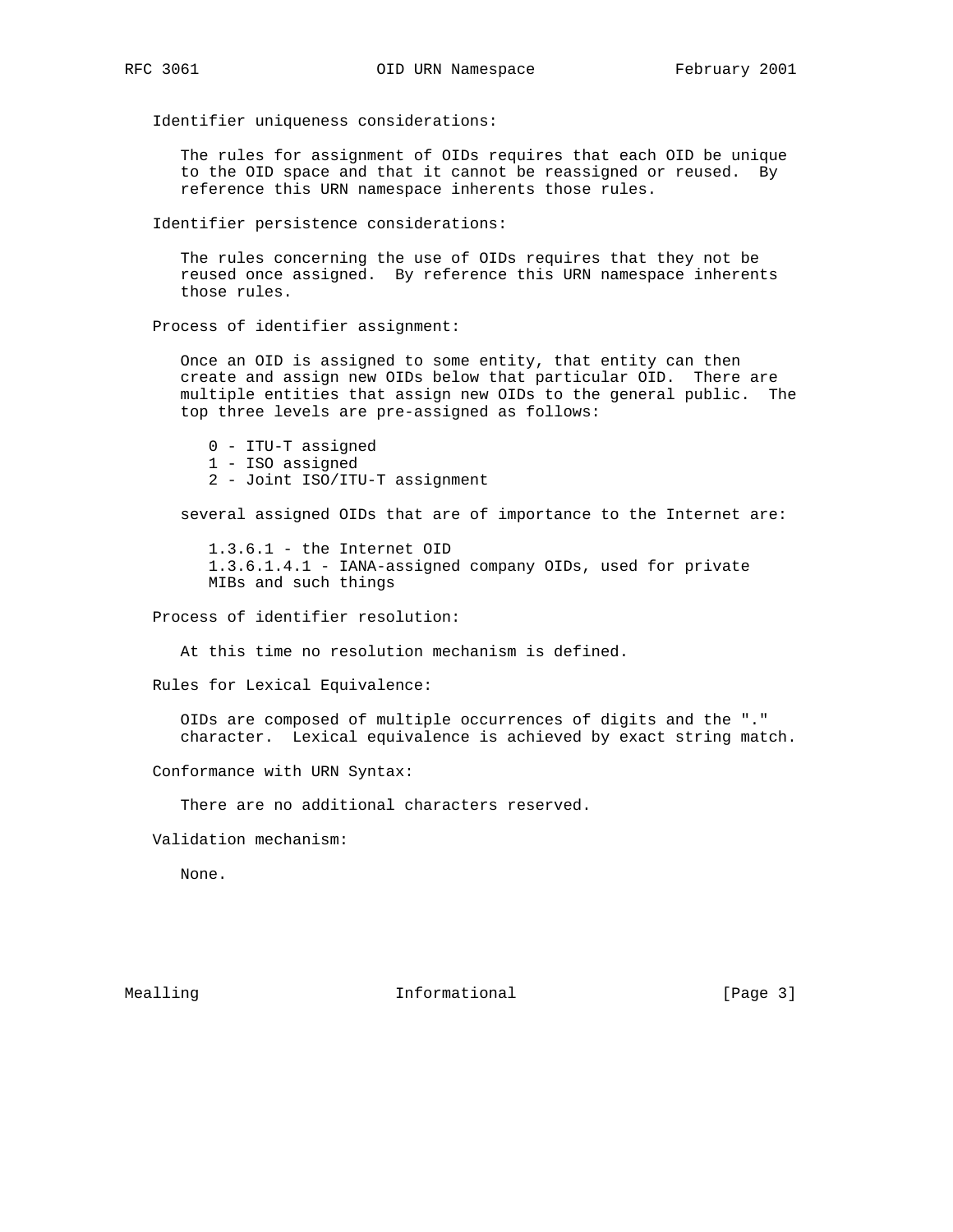Scope:

Global

3. Examples

 The following examples are taken from the example OIDs from the Introduction:

 urn:oid:1.3.6.1 urn:oid:1.3.6.1.4.1 urn:oid:1.3.6.1.2.1.27 URN:OID:0.9.2342.19200300.100.4

4. Security Considerations

None not already inherent to using unverifiable OIDs.

5. Acknowledgements

 The author would like to thank Harald Alvestrand for the use of his OID database as a source for examples and references.

## References

- [1] Mealling, M., "A URN Namespace of Object Identifiers", RFC 3001, November 2000.
- [2] Moats, R., "URN Syntax", RFC 2141, May 1997.
- [3] CCITT, "Specification of Basic Encoding Rules for Abstract Syntax Notation One (ASN.1)", CCITT Recommendation X.209, January 1988.
- [4] Howes, T., Kille, S., Yeong, W. and C. Robbins, "The String Representation of Standard Attribute Syntaxes", RFC 1778, March 1995.

Mealling **Informational Informational** [Page 4]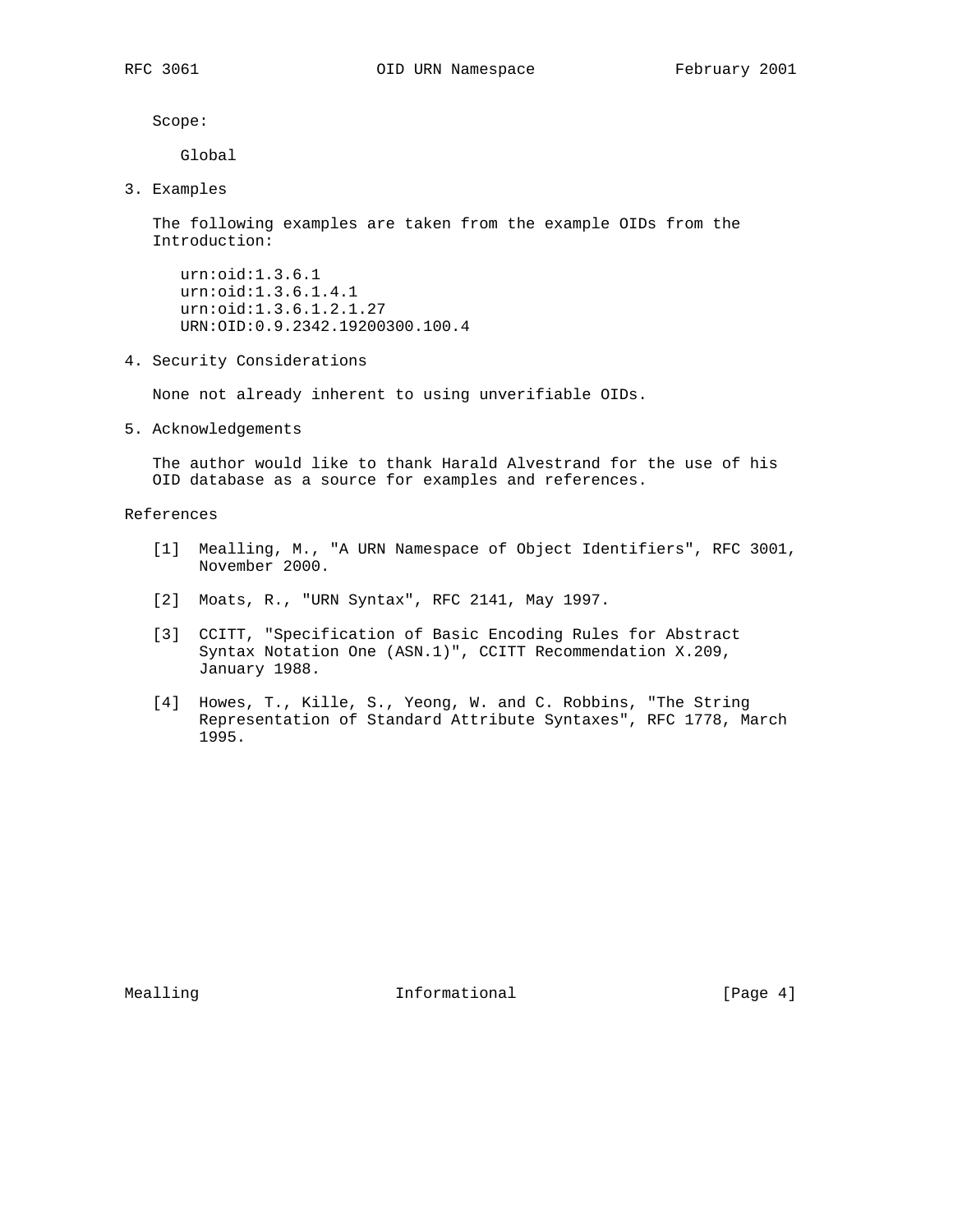Author's Address

 Michael Mealling Verisign 505 Huntmar Park Drive Herndon, VA 22070 US

 Phone: +1 770 935 5492 EMail: michaelm@netsol.com URI: http://www.netsol.com

Mealling 10 Informational 10 Informational [Page 5]